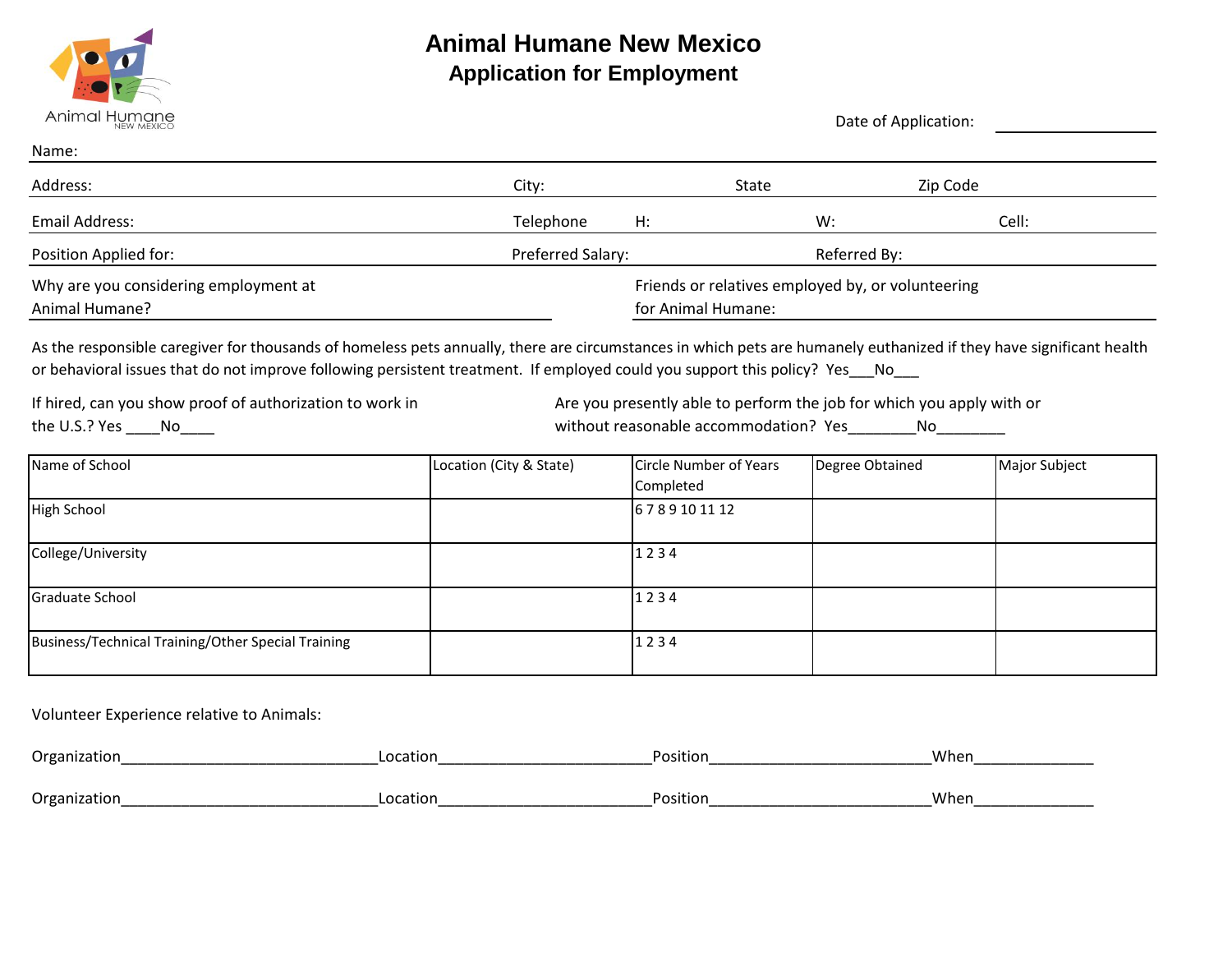# WORK EXPERIENCE

PREVIOUS EMPLOYERS (Begin with Present or Most Recent) – Account for any periods of unemployment.

| Dates: From | Employer | Your Title            | Supervisor Name/Title/Phone | Rate of Pay        |
|-------------|----------|-----------------------|-----------------------------|--------------------|
| To:         | Address  | Description of Duties |                             | Reason for Leaving |
| Dates: From | Employer | Your Title            | Supervisor Name/Title/Phone | Rate of Pay        |
| To:         | Address  | Description of Duties |                             | Reason for Leaving |
| Dates: From | Employer | Your Title            | Supervisor Name/Title/Phone | Rate of Pay        |
| To:         | Address  | Description of Duties |                             | Reason for Leaving |
| Dates: From | Employer | Your Title            | Supervisor Name/Title/Phone | Rate of Pay        |
| To:         | Address  | Description of Duties |                             | Reason for Leaving |

Applicant's Agreement: My answers to the questions on this application are true and complete. I authorize Animal Humane New Mexico to investigate all references and information given. I agree that any false statement or misrepresentation on this application may be cause for refusal to hire or for immediate dismissal. I further understand that my employment with Animal Humane will be subject to verification of legal age requirements or any applicable requirements for working with animals or youth. I further understand that employment with Animal Humane may be terminated with or without cause at any time. Animal Humane is dedicated to providing equal employment opportunities in all areas of occupation without regard to age, ancestry, color, mental or physical disability, gender, gender identity, serious medical condition, national orgin, race, religion, sexual orientation, spousal affiliation or veteran status according to state and federal laws.

Date\_\_\_\_\_\_\_\_\_\_\_\_\_\_\_\_\_\_\_\_\_\_\_\_\_\_\_\_\_\_Applicant Signature\_\_\_\_\_\_\_\_\_\_\_\_\_\_\_\_\_\_\_\_\_\_\_\_\_\_\_\_\_\_\_\_\_\_\_\_\_\_\_\_\_\_\_\_\_\_\_\_\_\_\_\_\_\_\_\_\_\_\_\_\_\_\_\_\_\_\_\_\_\_\_\_\_\_\_

Office use only: Interviewer\_\_\_\_\_\_\_\_\_\_\_\_\_Date Interviewed\_\_\_\_\_\_\_\_\_\_\_\_\_\_Employed as\_\_\_\_\_\_\_\_\_\_\_\_\_\_\_\_\_\_\_\_\_\_\_\_\_\_\_\_\_\_\_\_\_\_\_\_\_\_\_\_\_\_\_\_\_\_\_\_Date\_\_\_\_\_\_\_\_\_\_\_\_\_\_\_\_\_ In Hire Pay Rate\_\_\_\_\_\_\_\_\_\_\_\_\_\_\_Comments\_\_\_\_\_\_\_\_\_\_\_\_\_\_\_\_\_\_\_\_\_\_\_\_\_\_\_\_\_\_\_\_\_\_\_\_\_\_\_\_\_\_\_\_\_\_\_\_\_\_\_\_\_\_\_\_\_\_\_\_\_\_\_\_\_\_\_\_\_\_\_\_\_\_\_\_\_\_\_\_\_\_\_\_\_\_\_\_\_\_\_\_\_\_\_\_\_\_\_\_\_\_\_\_\_\_\_\_\_ \_\_\_\_\_\_\_\_\_\_\_\_\_\_\_\_\_\_\_\_\_\_\_\_\_\_\_\_\_\_\_\_\_\_\_\_\_\_\_\_\_\_\_\_\_\_\_\_\_\_\_\_\_\_\_\_\_\_\_\_\_\_\_\_\_\_\_\_\_\_\_\_\_\_\_\_\_\_\_\_\_\_\_\_\_\_\_\_\_\_\_\_\_\_\_\_\_\_\_\_\_\_\_\_\_\_\_\_\_\_\_\_\_\_\_\_\_\_\_\_\_\_\_\_\_\_\_\_\_\_\_\_\_\_\_\_\_\_\_\_\_\_\_\_\_\_